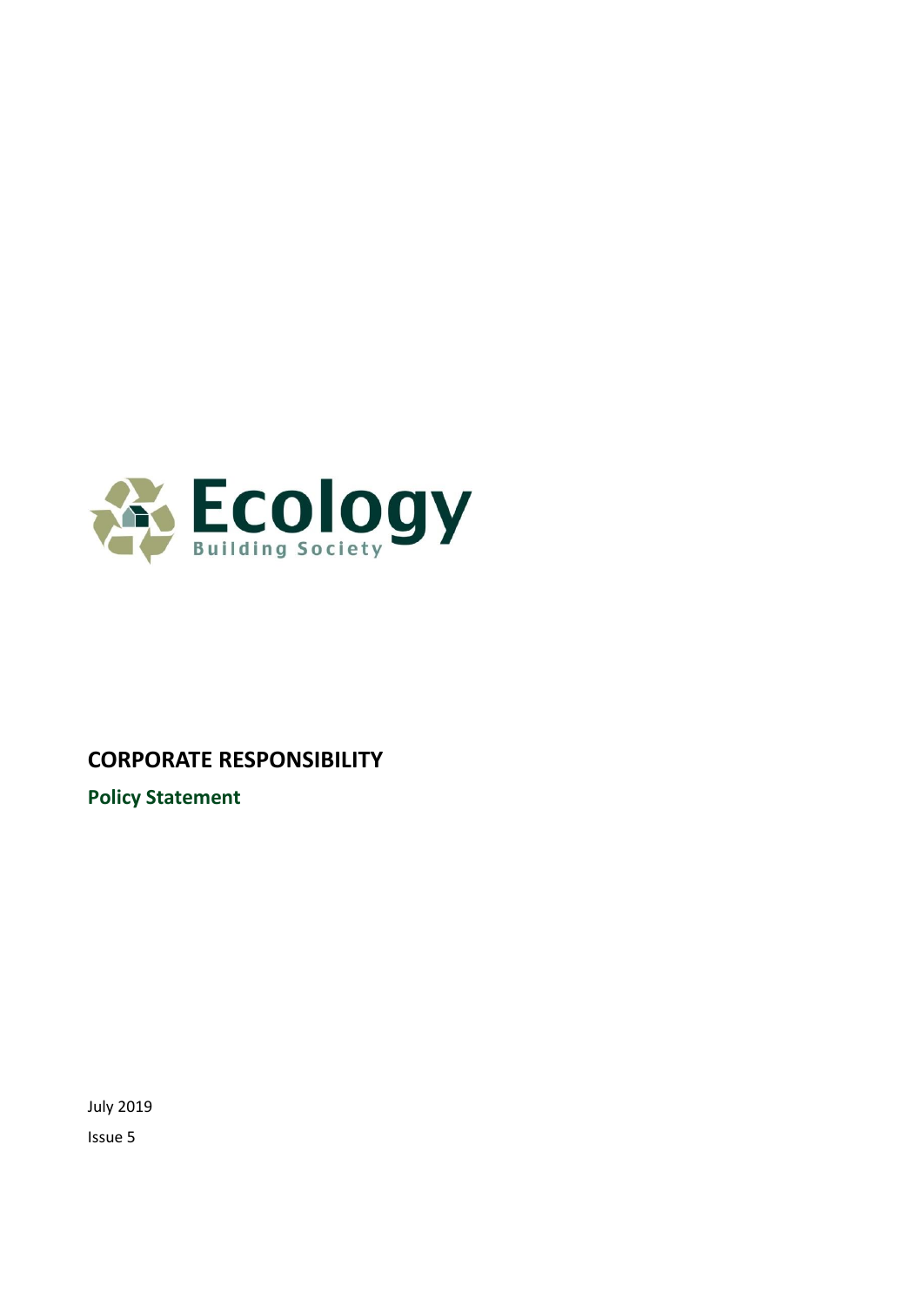

## **Amendment Control Sheet**

This policy is owned by the Risk and Ethics Manager and is to be reviewed on an annual basis and to be recommended for approval by Board.

#### **Version**

| <b>Issue</b><br>No. | <b>Subject</b>                                                                | Amended by:   | Date:         |
|---------------------|-------------------------------------------------------------------------------|---------------|---------------|
| 1.0                 | Initial Issue                                                                 | Initial Issue | 2007          |
| 2.0                 | <b>Annual Review</b>                                                          | A Laycock     | Jul 15        |
| 3.0                 | <b>Annual Review</b>                                                          | C Rickerby    | <b>Jun 16</b> |
| 4.0                 | <b>Annual Review</b><br>Modern Slavery Act                                    | C Rickerby    | 30 Nov 17     |
| 5.0                 | <b>Annual Review</b><br>Minor change to reference to staff and also reporting | C Rickerby    | Jul 19        |
|                     |                                                                               |               |               |
|                     |                                                                               |               |               |
|                     |                                                                               |               |               |
|                     |                                                                               |               |               |

## **Approval**

Approved by: Board Date: 26 July 2019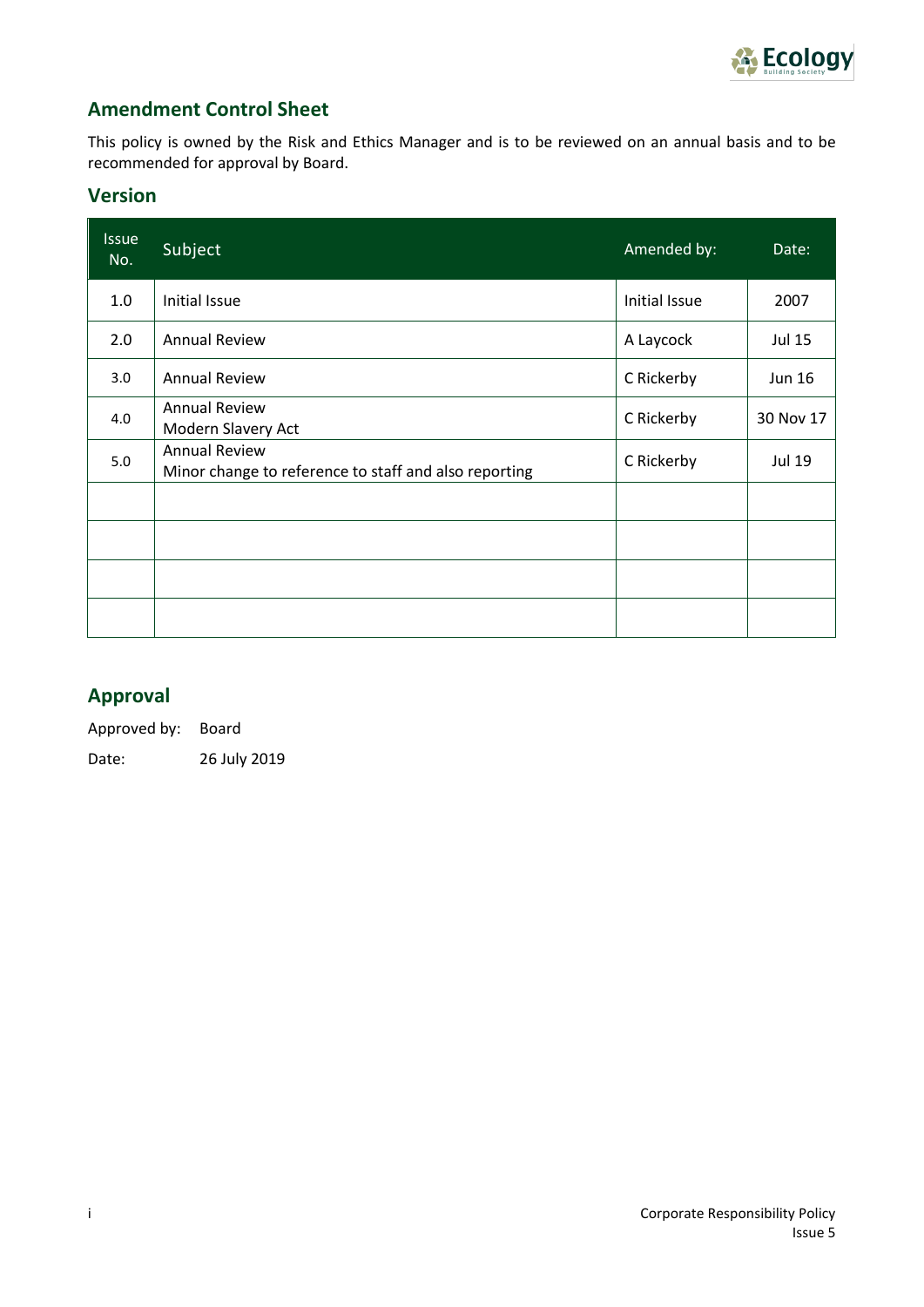

## **Table of Contents**

| 1.                   |  |
|----------------------|--|
| 2.                   |  |
| 3.                   |  |
| 4.                   |  |
| 5.                   |  |
| 6.                   |  |
| 7.                   |  |
| 7.1<br>7.2           |  |
| 8.                   |  |
| 9.                   |  |
| 10.                  |  |
| 11.                  |  |
| 12.                  |  |
| 12.1<br>12.2<br>12.3 |  |
|                      |  |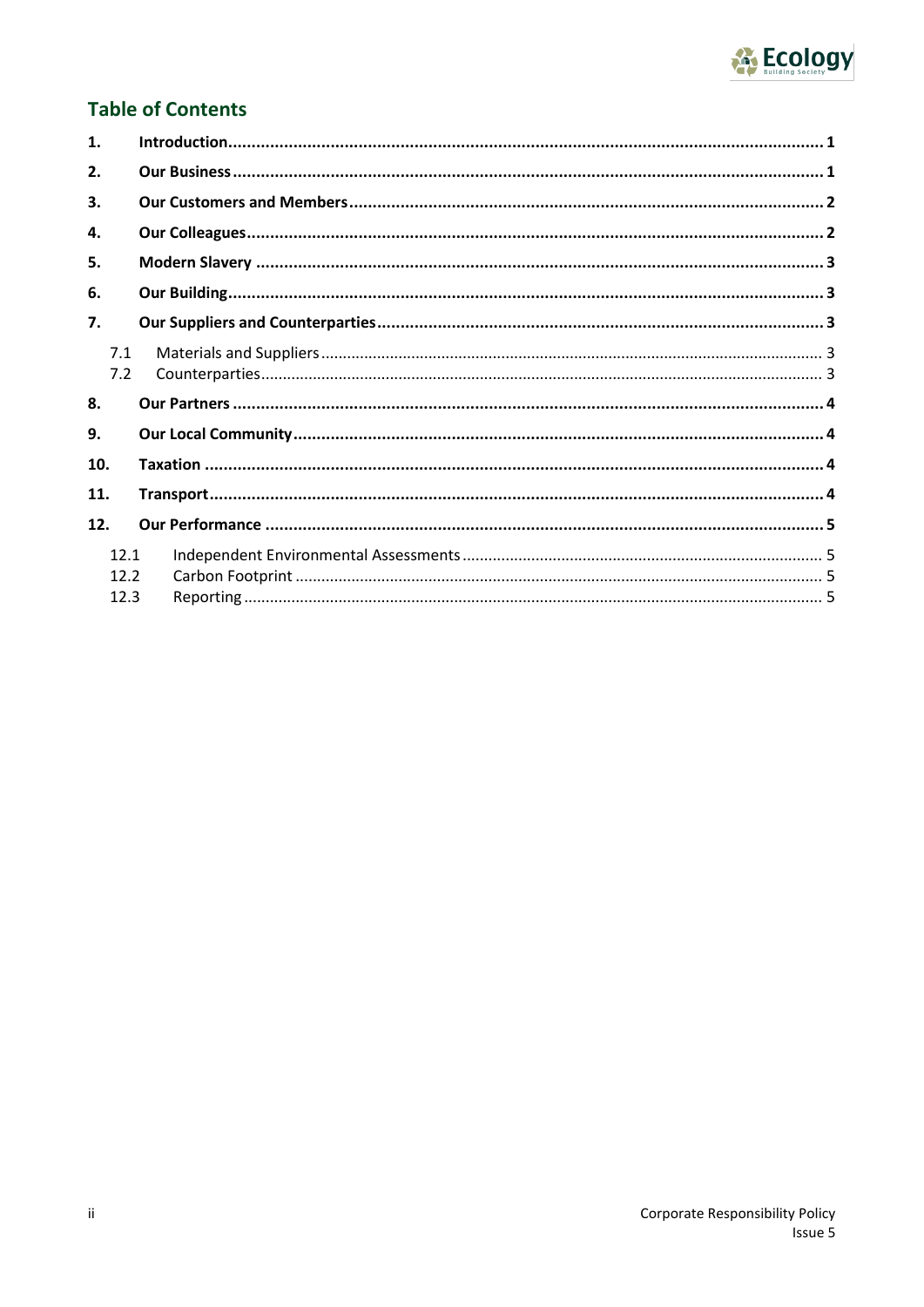

### <span id="page-3-0"></span>1. **Introduction**

We believe that as the world becomes more and more dominated by the actions of corporate bodies', policy on Corporate Responsibility (CR) is increasingly important. However, unless the concept is thoroughly and holistically applied, it will fail to deliver the protection to individuals and communities otherwise promised.

As a result, Ecology Building Society (Ecology) believes our CR Statement should cover the nature and impact of our business, as well as the ways in which we go about undertaking our business.

This Statement is not intended as a policy document, but rather a summary of the key actions that we undertake to ensure our corporate behaviour conforms to the highest standards. Many of the issues covered by this statement are enacted through a number of our embedded policies and procedures. Listed are relevant Policy Statements which are available upon request or on our website.

- Ethics Policy Statement
- Equal Opportunities Statement
- Lending Policy Statement
- Statement on Counterparty Research
- Environmental Policy Statement
- Tax Compliance Policy Statement

#### <span id="page-3-1"></span>2. **Our Business**

The mission statement of Ecology reads:

*A building society dedicated to improving the environment by supporting and promoting ecological building practices and sustainable communities.*

Our central business is the provision of finance to enable people to build or purchase homes. The right to shelter is a central human right and we are part of the mechanism by which people in the UK access that right.

Preservation of the environment for future generations is also central to our business. We believe that being socially responsible is inextricably linked to being environmentally responsible and promote this approach as a core principle in all that we do and the way that we do it. Therefore, Ecology:

- Will not seek to externalise social and environment costs, but recognise and deal with these responsibilities directly
- Commits to not seeking to change legislation in such a way that the environment and society are negatively impacted
- Is committed to working for its members, society in general, the environment and future generations

We are a mutual organisation existing because of and working on behalf of our members. All decisions are taken on the basis of benefits delivered fairly to all our members, rather than to a smaller group of shareholders. The principle of fairness and equality are embedded within our decision-making; and we work to ensure access to membership is available to all who support our ethos.

Additionally, as responsible members of the wider community, we aim to support it through the commitment to pay taxes fully and fairly in line with the intent of the law and will abide by the laws which govern us.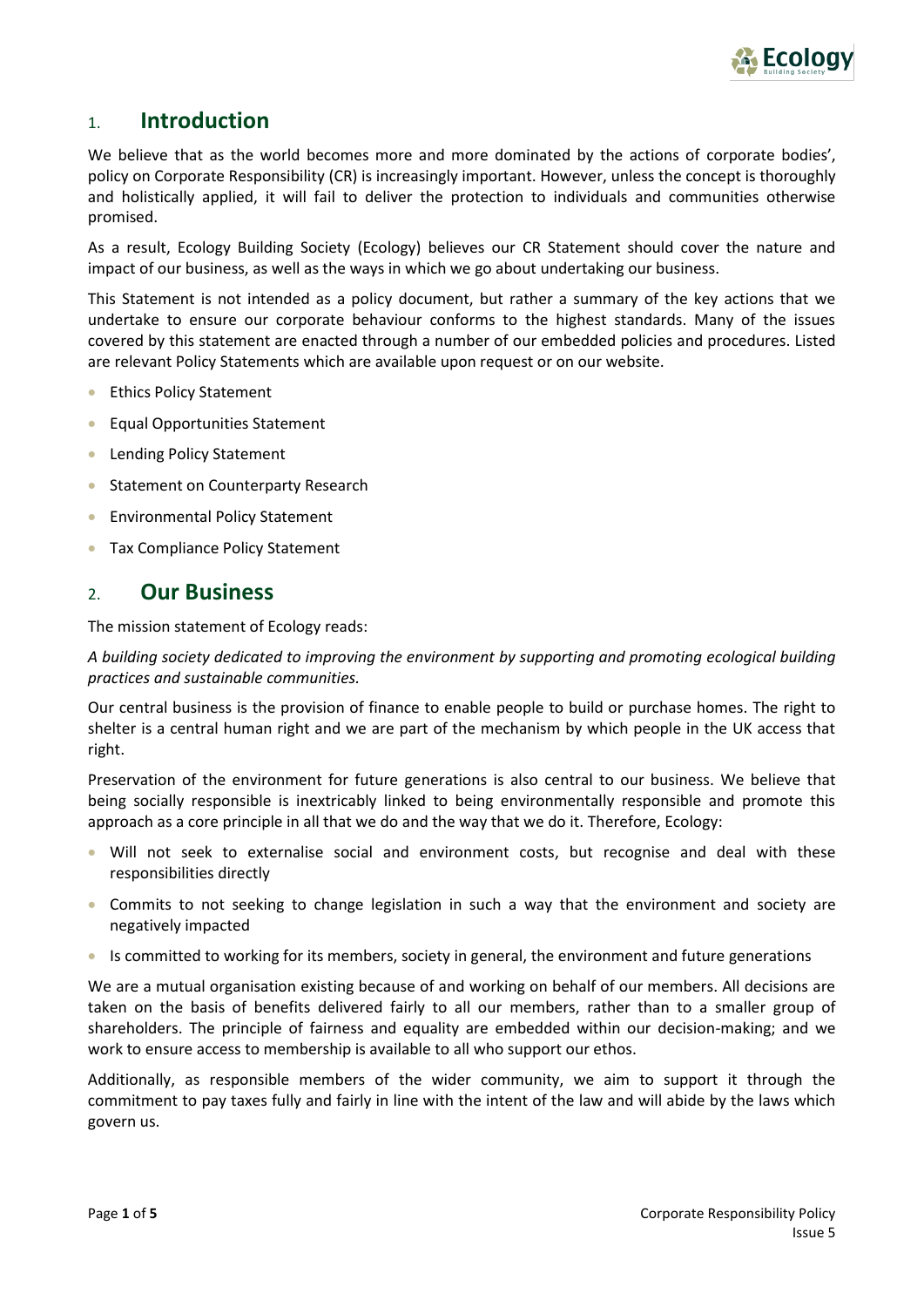

## <span id="page-4-0"></span>3. **Our Customers and Members**

All but a few of our customers are members of Ecology. Customers are excluded from membership only when legislation makes it impossible (eg for corporate deposit accounts). We value the involvement of members in our business and encourage participation whenever that is possible. In our dealings with both members and our other customers, we would always seek to apply the following principles:

- Treating Customers and Members as we ourselves would want to be treated; with courtesy, honesty, integrity and fairness
- Understanding, anticipating and responding to the individual needs of Customers and Members, offering products and services appropriate to those needs
- Seeking to be open and transparent in our dealings with Customers and Members, and respecting their confidentiality
- Keeping our products and services easy to understand and simple to use
- Balancing the needs of savers and borrowers
- Balancing the needs of new and existing Customers and Members
- Responding quickly and fairly to complaints, acknowledging where we get things wrong and learning the lessons

## <span id="page-4-1"></span>4. **Our Colleagues**

We have a dedicated and extremely competent body of colleagues, many of whom have been with us for a long time. We value their experience and know that because of it, they are able to offer customers and members a personal and professional service which understands and takes account of their needs.

- We strive to provide a workplace free from discrimination, and which meets or exceeds legislative employment standards
- We will invest in the necessary training and support of colleagues to ensure:
	- ∘ Job progression and satisfaction
	- ∘ Greater and increasing understanding of our ethical and environmental nature, wherever possible
	- ∘ Colleagues are able to make informed decisions, with due consideration given to achieving good customer outcomes
- Our recruitment processes are non-discriminatory and fair
- We endeavour to nurture a cooperative and constructive working environment
- We will pay our colleagues a fair wage for the work they undertake and seek to ensure that the wage is sufficient for colleagues to provide for themselves and their families
- Ecology's remuneration policy implements a pay ratio that limits the maximum pay scale point available. Ecology is committed to operating within best practice for similar values based banks and financial institutions and will consult with members before any variation to this practice
- Wherever possible Ecology will seek to support colleagues in taking part in community or environmental initiatives externally
- We try to deal with disputes between colleagues, or complaints from colleagues, quickly, sensitively and fairly, and expect to keep colleagues involved in the process informed of the action we are taking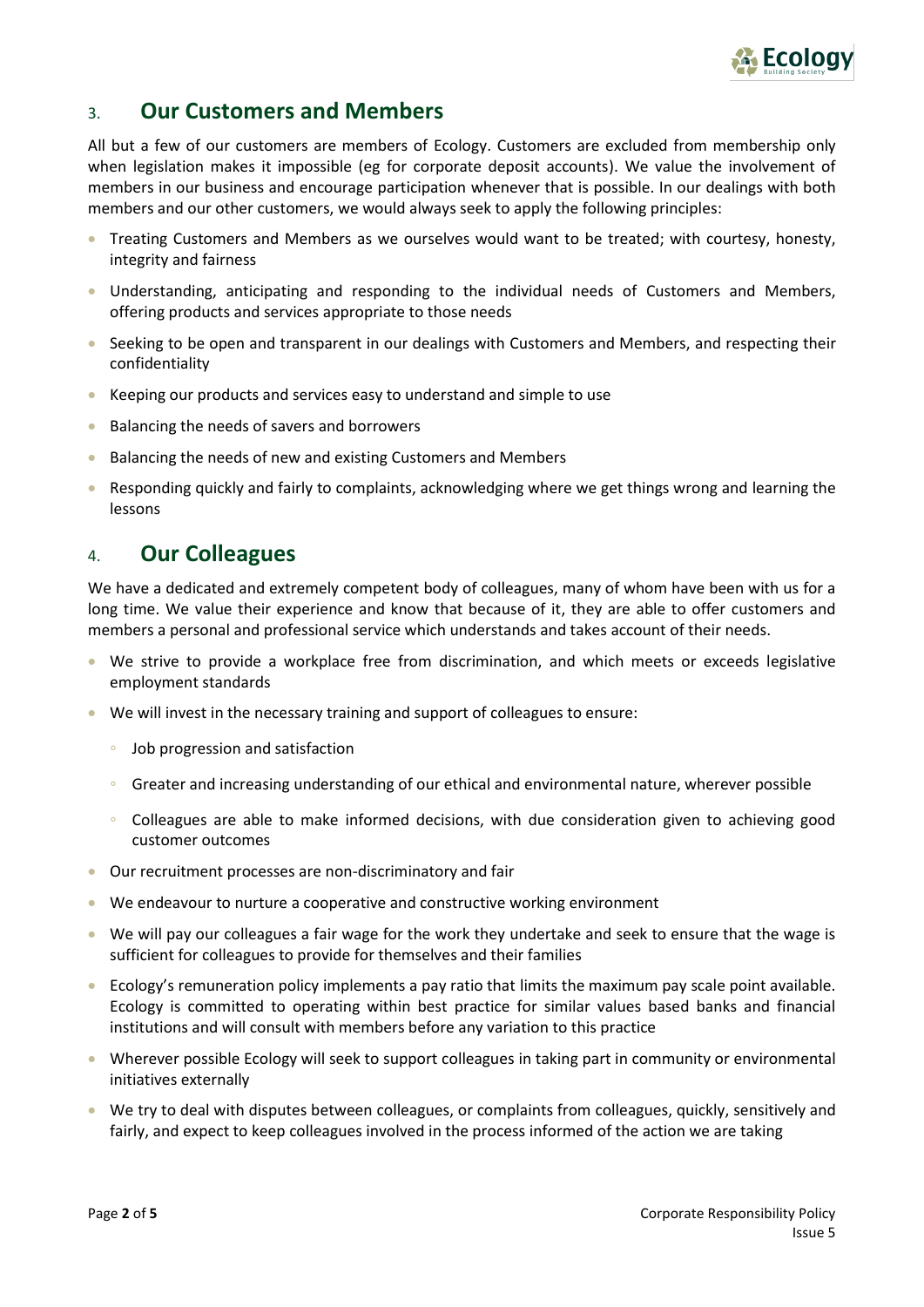

## <span id="page-5-0"></span>5. **Modern Slavery**

Modern slavery encompasses slavery, forced and compulsory labour, and human trafficking whereby individuals are deprived of their freedom and are exploited for commercial or personal gain as enacted in the Modern Slavery Act 2015 ('the Act').

Ecology is committed to a zero tolerance approach to modern slavery and to acting with integrity in all its dealings, relationships, and supply chains. It expects the same high standards from all its colleagues, suppliers, contractors, and those with whom it does business.

## <span id="page-5-1"></span>6. **Our Building**

We are guided by our Environment Policy in considering the source, need and supplier of every external input used and output generated by our building.

- Our building was designed to minimise the consumption of energy and resources in its construction and use. The design took into account resources such as building materials, energy, water and gas
- We generate a proportion of the energy used in the building through solar panels installed on the outside of the building
- We buy our electricity from a supplier using a sustainable source, and monitor developments of sustainable sources
- We aim to reduce the amount of waste produced by the building, and recycle or compost as much of whatever waste is unavoidable

## <span id="page-5-2"></span>7. **Our Suppliers and Counterparties**

In order to effectively and efficiently support our members, we seek to solicit products and services of third parties who are specialist in their areas of expertise. When doing so the following considerations will be made:

#### <span id="page-5-3"></span>7.1 Materials and Suppliers

- Where materials are purchased, we choose recycled, re-usable or recyclable products and services wherever possible
- We aim to implement working practices that reduce the need for consumable resources
- In our purchasing, we try to consider local suppliers whenever possible
- For major service providers, such as our auditors, we take their environmental principles into account as part of our procurement process. We actively engage in discussion with such suppliers to ensure that they are aware of the importance of this area to us

### <span id="page-5-4"></span>7.2 Counterparties

- As a provider of financial services, we have cause to utilise the services of other financial institutions, primarily as counterparties for the management of liquid funds. It is appropriate that such bodies be considered as a special case of supplier
- We seek to work with counterparties whose guiding principles and practices are not in contravention to our overall mission and ethical principles
- Similarly, for financial services counterparties we try to make them aware of the reasons for our engagement or non-engagement, recognising that demonstrating a demand for ethical business practice is a key means for creating such practice in target institutions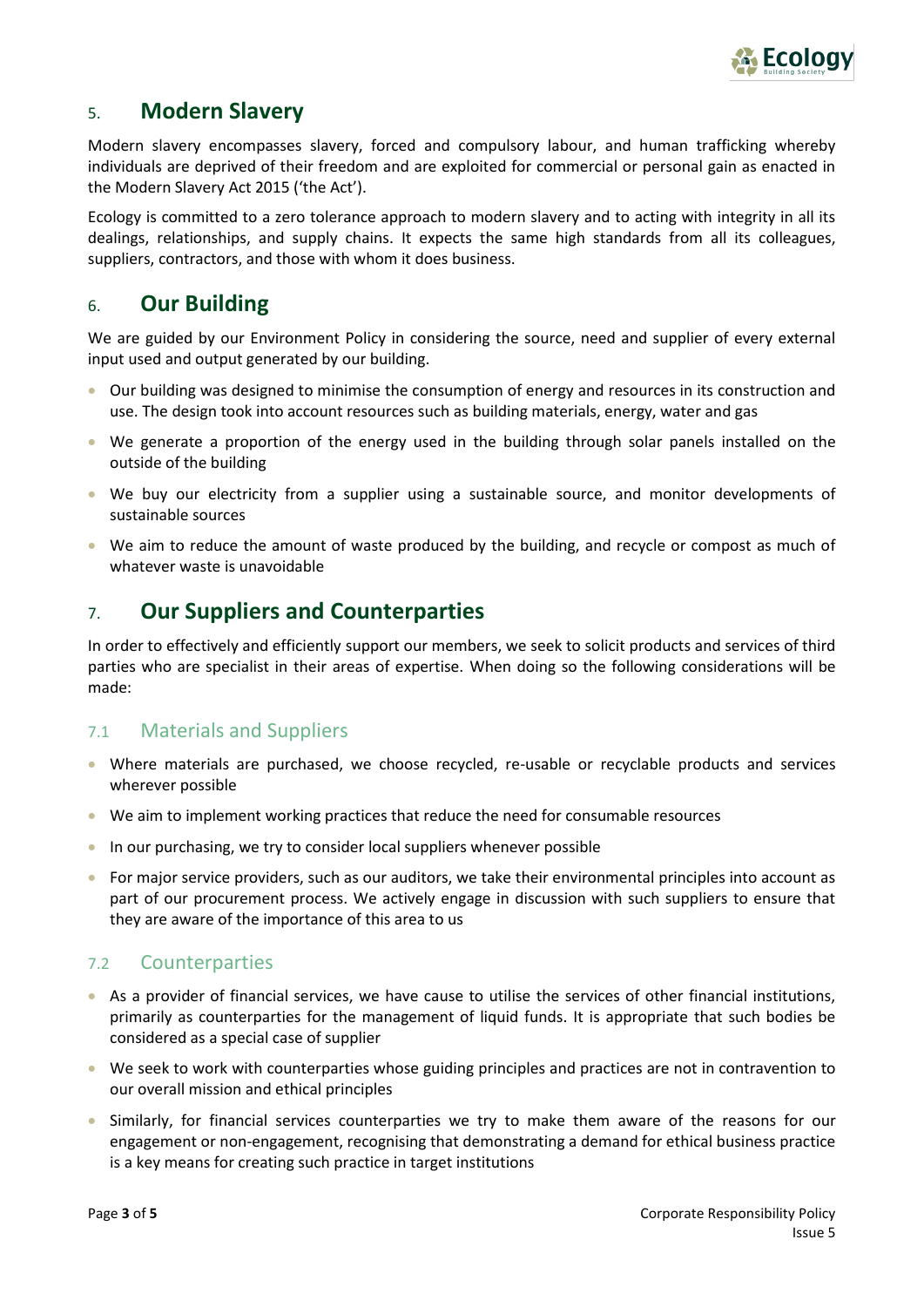

- The nature of the finance industry means that it is challenging to guarantee that all counterparties are engaged only in ethical business practice
- We aim to engage with:
	- ∘ Smaller institutions wherever possible
	- ∘ Institutions that have a robust and implemented environmental policy wherever possible

### <span id="page-6-0"></span>8. **Our Partners**

- We recognise our role in a wider movement promoting ecological principles in everyday life
- We seek to work in partnership with other organisations and groups who share our beliefs and with whom there is a synergy of interests or activities
- We believe such partnerships will assist us in promoting ecological principles in society, and assist us in promoting the mission and role of Ecology in the wider movement
- We provide clear and honest information about our activities and aims to all such partners
- We aim to maintain the standards set within our Ethics Policy statement with all partners
- We are rigorous when considering which partnerships to enter into in order to avoid compromising the values and mission of Ecology

## <span id="page-6-1"></span>9. **Our Local Community**

We are a national organisation operating in a niche market and to a large extent; our community is a far flung group of people who share our ethical position. However, all businesses impact in a variety of ways on the local community in which they are based. We are proud of the number of our employees who are local to Ecology. We expect to be seen as part of the community and a good neighbour, and to this end engage with the community in areas of concern which affect us all, such as campaigning for better public transport links for the area

- We have tried to consider the needs of the local community in some aspects of the design of our building and grounds
- In so far as it is possible, we would like to share our building with other local organisations. There is provision for the local community via the straw-bale meeting room within the building, which is available for use by local groups
- We particularly welcome applications from local groups for grants available through Ecology's Charitable Foundation and have in the past contributed towards play equipment in the local park

### <span id="page-6-2"></span>10. **Taxation**

Ecology is member of a wider Society and as such it has a responsibility to support the membership through the payment of taxes, ensuring we fulfil our obligations to pay the right amount of tax.

### <span id="page-6-3"></span>11. **Transport**

Transport is a key area in the climate change debate and we are very aware of the impact any travelling we do has on the environment.

- The use of telephone conferencing equipment and other technology based solutions will be employed whenever possible to minimise the requirement for business related travel
- Colleagues and directors are encouraged to use public transport when travelling for Ecology